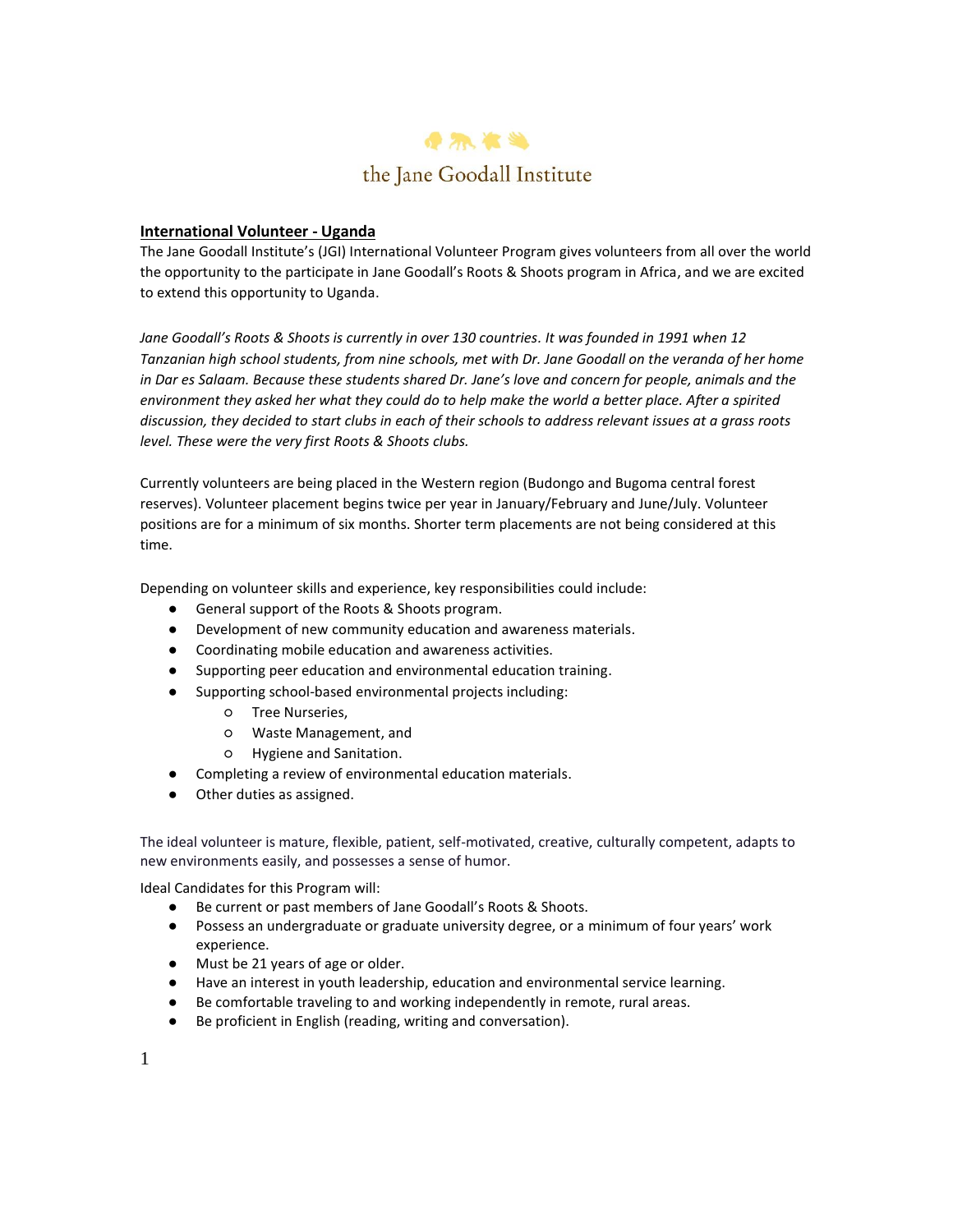- Have good writing and interpersonal skills, along with the ability to handle multiple projects simultaneously with a high level of attention to detail.
- Enjoy meeting and talking with members of the public/colleagues.
- Have experience organizing and leading workshops or training events.
- Prior experience living or working in Africa or a developing country is a plus.
- Possess a valid driver's license.

#### Location:

The volunteer will be based in Western region (Budongo and Bugoma central forest reserves). The volunteer will have three days at the head office every month to write reports and restock their supplies for the next month.

## Accommodation

While at the head office the volunteer will live in a modern, well-furnished guest house with their own bedroom. The guest house has electricity, electrical appliances, and running hot and cold water. In the field, conditions may vary according to location.

# Travel:

Volunteers will be expected to travel to Jane Goodall Institute field sites on a regular basis. All workrelated travel expenses will be covered by the Jane Goodall Institute. Travel done outside of work will be the responsibility of the volunteer. There will be no vacation or annual leave time awarded to this position.

## Fees:

The total fee for this position is \$6,256. A 30% nonrefundable deposit will be due six weeks prior to departure with the remaining 70% of the program fee will be due two weeks prior to departure.

#### **Covered by fee:**

- Accommodation
- Work-related travel, accommodation and meals
- Airport Pick Up & Drop Off
- Program orientation, training and materials
- Staff coordination and support
- Administrative fees

# **Not covered by fee:**

- Airfare to and from Uganda
- Passport fees
- Visa fees
- Required Immunizations
	- o Yellow Fever
	- o Hepatitis A & B
	- o MMR or proof of Measles as a child
	- o Meningococcal meningitis
	- o Polio
	- o Tetanus
	- o Rabies (recommended, but not required)